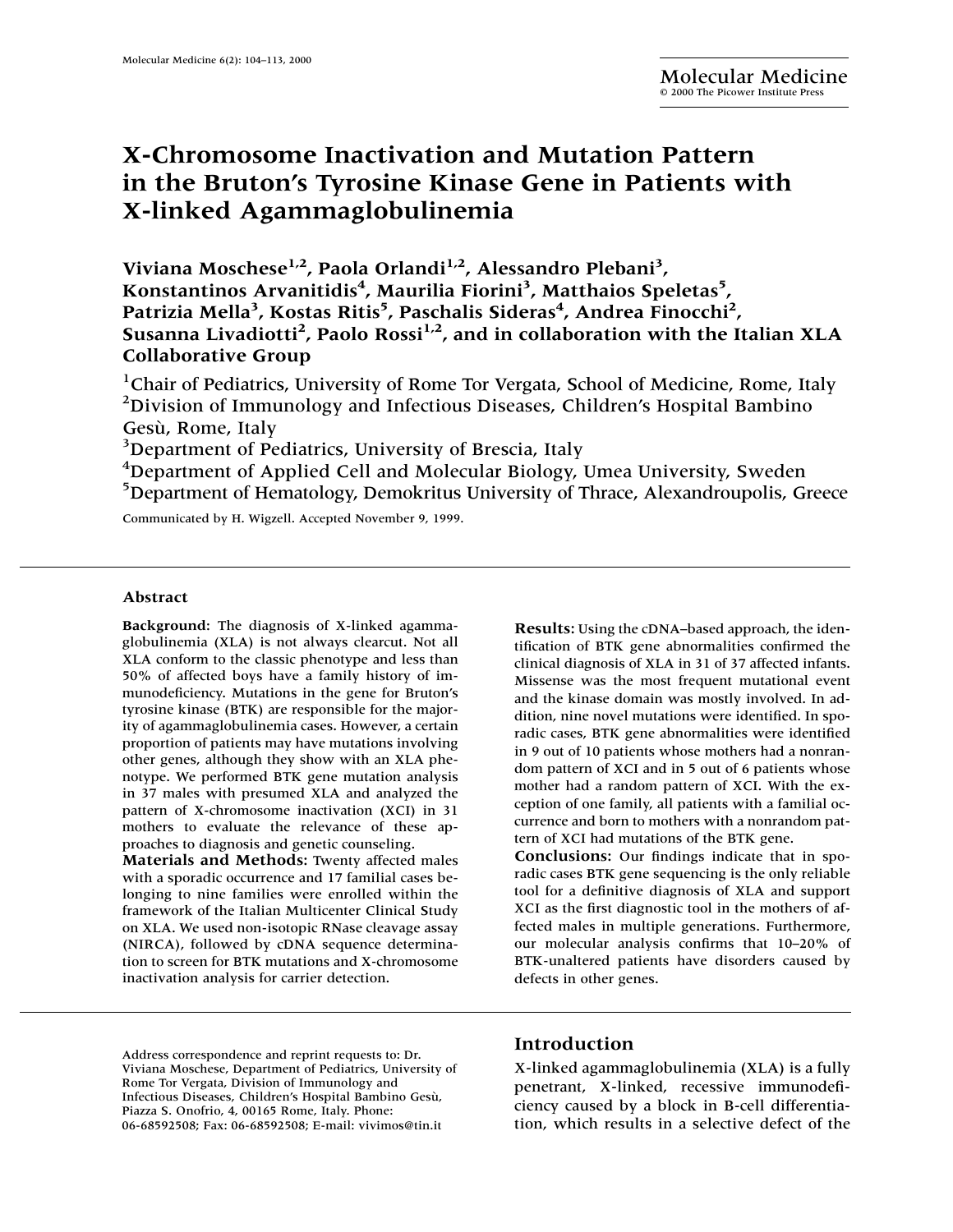humoral immune response (1,2). Affected males develop recurrent and severe bacterial infections and are at risk of disseminated infections with enteroviruses (1,2). Peripheral B cells of these patients are usually 1–2% of normal and they are unable to make functional antibody responses; consequently, serum immunoglobulins are profoundly decreased. The normal number of pro-B cells and the marked reduction of pre-B cells suggests impaired cellular proliferation or increased cell death during early B-cell development. Using linkage analysis, the XLA gene was first mapped on the long arm of the human X–chromosome in the region of Xq21.3-22 (3,4). In early 1993, the gene responsible for XLA was identified as a cytoplasmic tyrosine kinase, named Bruton's tyrosine kinase (BTK) (5,6).

The BTK gene comprises 19 exons encompassing approximately 37 kb of genomic DNA (7). The first exon and 30 bp of the second exon constitute the 5' untranslated region of the BTK mRNA. The 659-amino acid–encoded protein shows sequence identity to an emerging family of Src-related tyrosine kinases, including Itk, Tec, DrSrc28C and Bmx, characterized by the presence of a pleckstrin homology (PH) domain at the amino terminus (BTK residues 1-137), followed by a cysteine-rich and a proline-rich region representing the Tec homology (TH) domain (BTK residues 138-214) (8,9). The Src homology domains 3 (SH3) and 2 (SH2) and the kinase catalytic domain (SH1) follow in tandem at the carboxy terminus (BTK residues 215-279; 280-376 and 377-659, respectively) (9).

Both the maintenance of peripheral B-cell numbers and their response to B-cell antigen receptor (BCR) crosslinking depend on BTK (10). BTK integrates signals from multiple cell surface receptors, including BCR and Gprotein coupled receptors (10–12). These BTKdependent signals control B-cell proliferation and survival by mediating  $Ca<sup>+</sup>$  flux, activating JNK and p38, and inducing cell cycle regulatory genes (10).

Current data suggest that the PH domain is likely to be involved in the intracellular translocation of BTK and, perhaps, in binding to critical substrates, since mutations of this molecule inactivate the BTK pathway in cell signaling by reducing its affinity for inositol phosphates (13,14). Heterotrimeric G protein  $G_q\alpha$  binds directly to a region composed of a TH and a SH3 domain (11). Mutations in this BTK region disrupt the TH-SH3 intramolecular interaction altering its ability to bind  $\mathrm{G}_{\mathrm{q}}\alpha$  and eliminating BTK activation (11). Activation of BTK involves recruitment to the cell membrane through interaction between the BTK PH domain and phosphoinositide 3-kinase (PI3K) lipid products (15,16). Recently, it was shown that mice with a targeted gene disruption of the  $p85\alpha$  subunit of PI3K show a phenotype similar to *xid* mice (17,18), thus, further demonstrating that PI3K and BTK are functionally linked along B-cell differentiation. Although the XLA and the mouse (*xid*) phenotypes indicate that BTK is essential for normal immune responsiveness, the function of this kinase and of each single domain needs to be further clarified (2).

The frequency of XLA has been estimated to be 1 : 200,000 live births (19). Making the diagnosis of XLA is not always straightforward. Atypical cases are common and 30–50% of boys with the clinical and laboratory features of XLA (XLA phenotype) have no family history of disease (20). Accurate diagnosis and genetic counseling are further complicated by autosomal recessive forms of this disorder that result in a XLA phenotype (21–26). Carrier detection, by analysis of X-chromosome inactivation patterns in B-cells, can be an important adjunct to confirm the diagnosis of XLA in atypical or sporadic cases (26–29). However, a random pattern does not, per se, exclude the possibility of a de novo mutation in the maternal germ line. Molecular analysis of BTK mutations has proven a more accurate means of diagnosis of affected individuals. In particular, the use of genomic DNA rather than cDNA would have the advantage of identifying mutations in regulatory sites, although it can be time-consuming and expensive. In the current study, we performed BTK gene mutation analysis of the cDNA of 37 males with an XLA phenotype belonging to 29 families and analyzed the pattern of X– chromosome inactivation in 31 mothers, with the ultimate goal of evaluating the power of these diagnostic tools for providing a definitive molecular diagnosis of XLA.

## **Materials and Methods**

#### *Patients*

Thirty-seven male patients with reduced serum immunoglobulin levels, absent to low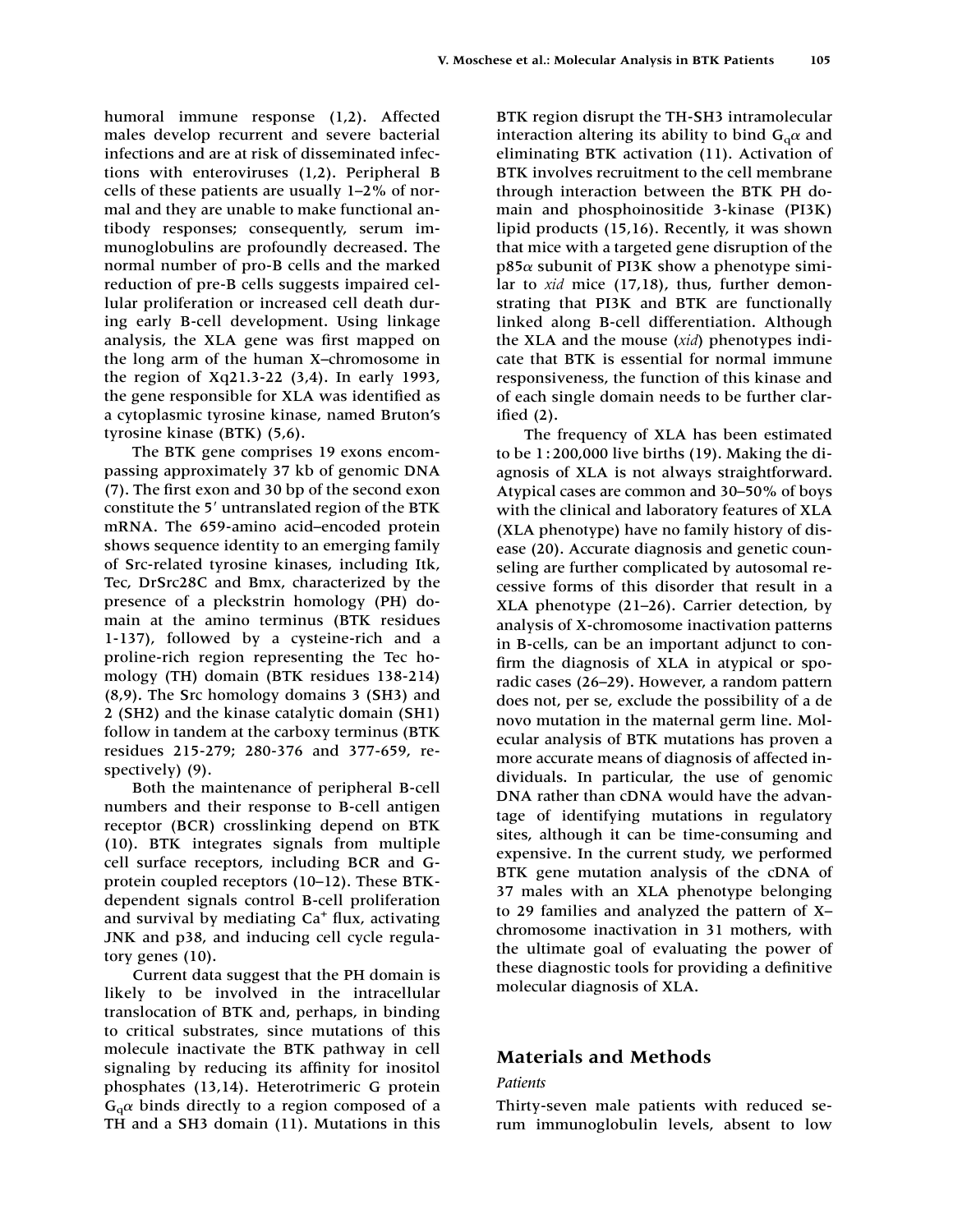$(<1%)$  levels of circulating B cells and an XLA phenotype were enrolled into the Italian Multicenter Clinical Study on XLA. Family history was negative for XLA in 20 (sporadic cases) and positive in the remaining 17 (familial cases). The patients of the latter group belonged to nine families; four families had affected males in multiple generations and the remaining five had affected males only in the same sibship. Serum immunoglobulin levels were determined by nephelometric technique and the percentages of circulating T and B lymphocytes were evaluated by FACS analysis using anti-CD3, -CD4, -CD8, CD20/19 monoclonal antibodies.

BTK gene sequence analysis of 35 patients was performed at the laboratory of Immunology, University of Rome Tor Vergata, Rome, Italy. The remaining two patients,  $n^{\circ}2$  and 16 were only investigated by non-isotopic RNase cleavage assay (NIRCA), since their samples were not available for BTK gene sequencing. Relationships within the members were unknown at the time of genetic analysis. The X–chromosome inactivation pattern was investigated at the laboratory of Immunology, University of Brescia, Brescia, Italy, on B cells of 31 mothers from 29 families.

### *Analysis of BTK Mutation*

CDNA PREPARATION. RNA for polymerase chain reaction (PCR) amplification was prepared directly from uncultured patients' peripheral blood mononuclear cells (PBMC) according to common procedures (30). Briefly, PBMC were isolated using Ficoll density centrifugation and mononuclear cells were pelletted. Total RNA was extracted by TRIzol® (Gibco-BRL/Life Technologies, Gaithersburg, MD) according to manufacturer's instructions and suspended in 50  $\mu$ l of TE buffer. cDNA synthesis was performed using Promega (M-MLV) reverse trancriptase according to manufacturer's instructions.

PCR AMPLIFICATION. cDNA samples were amplified by PCR as previously described (30,31). Briefly, BTK cDNA was divided into four fragments, called PH, TS, SK and KIN, that were amplified by nested PCR. The sequences of T7 and SP6 RNA promoters constituted the 5' end of sense and antisense nested primers, respectively. After a first denaturation at  $94^{\circ}$ C for 2 min, outer PCR cycling conditions were  $94^{\circ}$ C for 30 sec, 55 $^{\circ}$ C for 45 sec and 72 $^{\circ}$ C for 90 sec, repeated 30 times, followed by a final extension at  $72^{\circ}$ C for 5 min. An annealing temperature of  $57^{\circ}$ C for 60 sec was used for the SK fragment. Inner PCR conditions were the following:  $94^{\circ}$ C for 30 sec, 55 $^{\circ}$ C for 45 sec and 72 $^{\circ}$ C for 90 sec, repeated for 25 cycles for TS and SK fragments and for 20 cycles for PH and KIN fragments.

NIRCA (NON ISOTOPIC RNASE CLEAVAGE ASSAY). This method was based on previously described protocol (30,31). Briefly, a sense RNA product generated in vitro from wild-type control, using appropriate RNA polymerase, was hybridized separately with the antisense RNA strand generated from the same template (as wild-type control) and XLA patient templates. As a procedure control, similar hybridization was performed using the anstisense RNA strand of the wild–type sample with the patient's sense strand. Sense and antisense RNA strands from each patient were also hybridized to each other as a second unmutated control. 1–4  $\mu$ l of inner PCR product was used as template for 10  $\mu$ l trancription reaction, performed at  $37^{\circ}$ C for 90 min. Hybridation reactions were carried out according to manufacturer instructions. Any mismatches in RNA-RNA hybrids were revealed by RNase digestion and separated by 1.5% agarose gel electrophoresis.

SEQUENCING. The mutated fragment was amplified with Pfu polymerase and cloned into PCR-Script Amp Cloning Kit (Stratagene, Heidelberg, Germany). Positive clones were then amplified for direct solid-phase DNA sequencing according to standard procedures (32). Briefly, the amplified product was purified by immobilization on mag-netic beads (Dynabeads M280 streptavidin; Dynal AS, Oslo, Norway) and, subsequently, denatured to obtain single–stranded DNA. Fluorescent M13 universal forward and reverse primers were used for the sequencing of both DNA strands (Autoread Sequencing Kit, Pharmacia LKB, Uppsala, Sweden) and the sequence fragments generated were then loaded on a 6% polyacrylamide gel in an automated laser fluorescent (A.L.F.) sequencing apparatus (Pharmacia LKB).

### *X–Chromosome Inactivation*

Cell separation and PCR conditions for the carrier assay were described previously (29). Briefly, B lymphocytes were isolated from the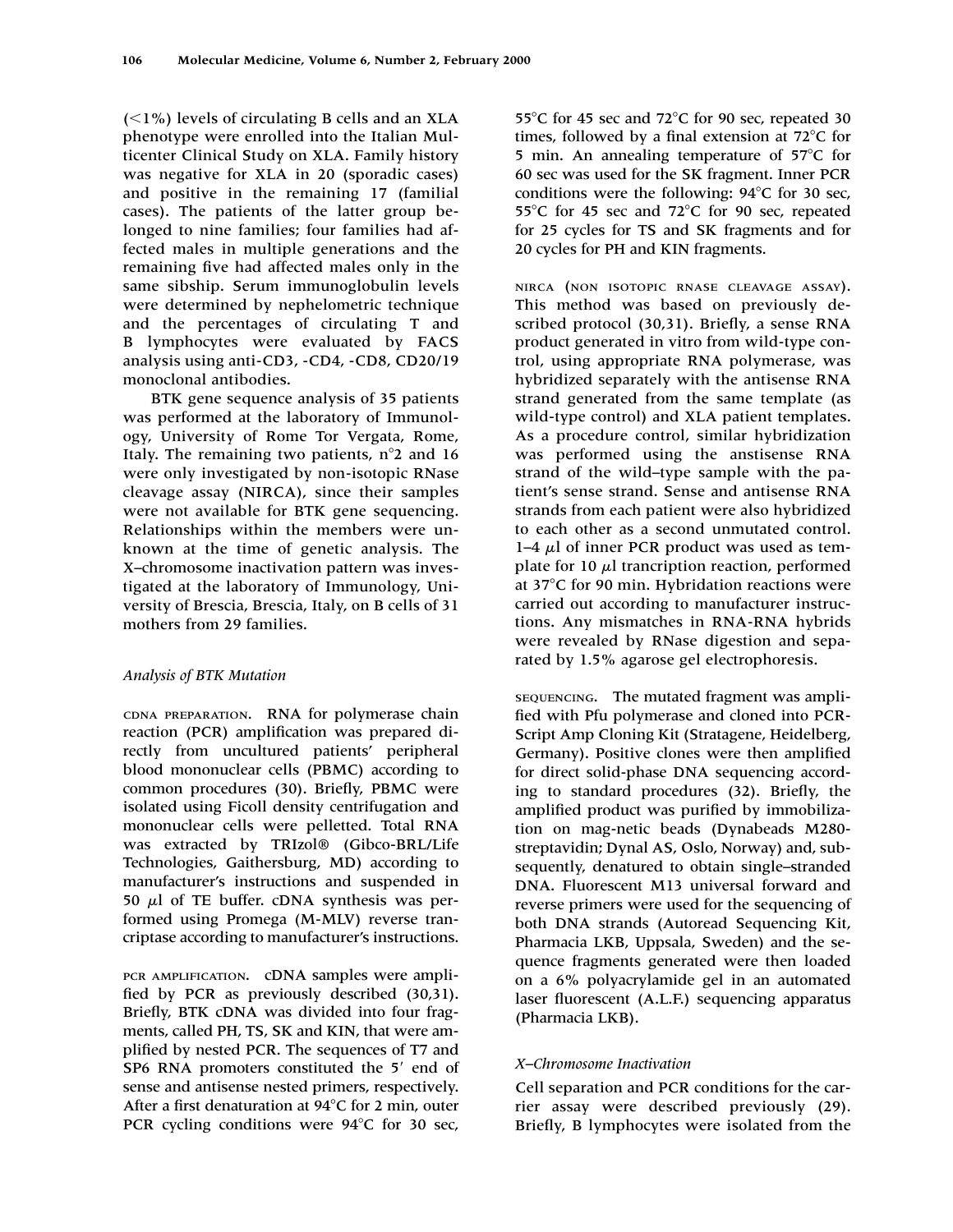mononuclear cell fraction of 20 ml of blood by using anti-CD19 immunomagnetic beads (Dynal). Purity of the  $CD19<sup>+</sup>$  population was confirmed by flow cytometry using the B-cell– specific marker CD20; all B-cell populations used for DNA analysis were  $>95\%$  CD20<sup>+</sup>. Moreover, DNA was also extracted from non-B-mononuclear cells (i.e., the negative fraction following selection with anti-CD19-coated immunomagnetic beads) and granulocytes. A crude DNA extract was prepared from each of the B cells, non-B lymphocytes, and granulocytes fractions. DNA samples were digested with *Rsa*I and then divided into two aliquots, one of which was further digested with the methylation sensitive enzyme *Hpa*II. The DNA samples were then used as template for PCR across the first exon of the human androgen receptor (HUMARA) gene that contains a  $(CAG)_{n}$ repeat, allowing the distinction between the two X–chromosome alleles in  $>90\%$  of the females. Amplification products were run onto a 12% acrylamide-bisacrylamide, 10% urea gel electrophoresis.

The assay was considered informative when two alleles appeared in the samples digested with *Rsa*I alone. In informative females, for each cell population, a random pattern of X–chromosome inactivation was defined by the persistence of both HUMARA alleles in the *Hpa*II-digested DNA sample. In contrast, a carrier status of XLA was implied when only one of the two HUMARA alleles could be revealed in the *Hpa*II-digested DNA sample extracted from B cells; whereas, a random pattern of X–chromosome inactivation was present in the non-B and granulocytes fractions from the same subject. Finally, the demonstration of an obvious predominance of one of the two HU-MARA alleles in all of the *Hpa*II-digested DNA samples (i.e. from B, non-B cells, and granulocytes) obtained from the same woman was defined as skewed X–chromosome inactivation.

# **Results**

We used the NIRCA assay followed by DNA sequence determination to screen for BTK mutations in 37 males with an XLA phenotype belonging to 29 families. Twenty out of 37 were sporadic cases, while the remaining 17 belonged to nine families with multiple cases of agammaglobulinemia in males. In particular, five families had affected males only in the same sibship

(one pair of brothers per family, accounting for 10 of the 17 patients); whereas, four families had affected males in multiple generations and accounted for the remaining seven familial cases (one pair of brothers and one maternal uncle in one family, one nephew and one maternal uncle in another family, and one patient for each of the two remaining families).

Using our cDNA–based approach, the identification of BTK gene abnormalities confirmed the clinical diagnosis of XLA in 31 of 37 affected infants. All mutations were unique to each family, since no distinct mutation was detected in more than one family. All five domains were involved, but were more common in the kinase domain. Five mutations occurred in the PH domain, three in the TH domain, one in SH2 and two in the SH3 domains; whereas, 20 involved the kinase domain. As shown in Table 1, in 29 of these 31 genotypically identified XLA patients, sequence analysis demonstrated 18 missense, four non-sense, five frameshift, one in-frame insertion of a stop codon and one splice site defect. Missense mutations were not detected in SH2 and TH domains. The majority of them were located in the kinase domain. In our cohorts, mutations in the kinase domain were most represented: 11 unique missense mutations, two deletions causing a frameshift, one in–frame insertion and one splice site defect. The following mutations could be found in the PH domain: two missense, one non-sense and a deletion. Missense mutations in the PH domain affected residues R28 and Y39, which were likely to be involved in membrane anchoring (33). Also, mutation R28H has been frequently observed in XLA patients and R28C found in *xid* mice (33–35). Two frameshift mutations caused by one base pair insertion were found in the TH domain. One non–sense mutation was found in the SH2 domain; whereas, one missense and one non–sense mutation were identified in the SH3 domain. No BTK mutations were found in six male patients with agammaglobulinemia; two were sporadic cases and four represented two pairs of siblings.

BTK gene mutations were identified in 7 of 9 pedigrees with familial occurrence of agammaglobulinemia. Identical BTK mutations and comparable clinical and laboratory phenotype within the members of the same family were observed. The distribution of the mutations was located on the kinase domain, except for one family, where a PH domain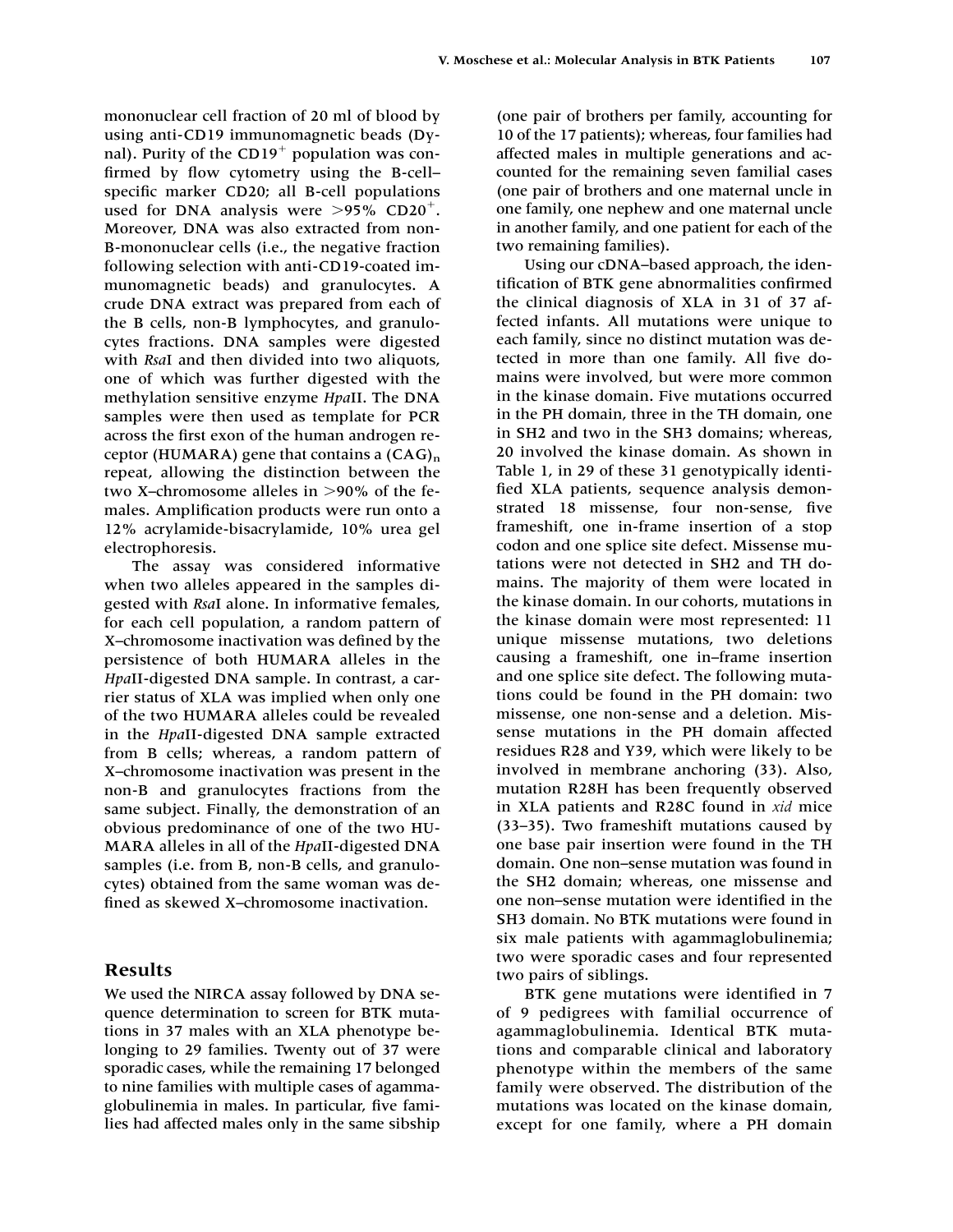| Patient       | Protein<br>Domain <sup>*</sup> | Exon                     | Nucleotide<br>Change | Involved<br>Codon | <b>Effect on Coding Sequence</b> |
|---------------|--------------------------------|--------------------------|----------------------|-------------------|----------------------------------|
| <b>BTK 14</b> | PH                             | $\overline{2}$           | AAA/TAA 187          | K19               | $Lys \rightarrow Stop$           |
| <b>BTK 26</b> | PH                             | $\overline{2}$           | CGC/CAC 215          | R <sub>28</sub>   | $Arg \rightarrow His$            |
| <b>BTK 27</b> | PH                             | $\mathbf{2}$             | CGC/CAC 215          | <b>R28</b>        | $Arg \rightarrow His$            |
| <b>BTK 10</b> | PH                             | $\boldsymbol{2}$         | TAC/TCC 248          | Y39               | $Tyr \rightarrow Ser$            |
| <b>BTK 34</b> | PH                             | 6                        | 534 C del            | R 134             | Frameshift                       |
| <b>BTK 19</b> | TH                             | 7                        | 654-655 T ins        | L175              | Frameshift                       |
| <b>BTK 39</b> | <b>TH</b>                      | 7                        | 688 A ins            | K 185             | Frameshift                       |
| <b>BTK 40</b> | TH                             | 8                        | CGA/TGA 895          | R <sub>255</sub>  | $Arg \rightarrow Stop$           |
| <b>BTK 18</b> | SH <sub>2</sub>                | 11                       | <b>CAA/TAA 1109</b>  | Q293              | $Gln \rightarrow$ Stop           |
| <b>BTK 25</b> | SH <sub>3</sub>                | $\boldsymbol{9}$         | CAG/TAG 911          | Q260              | $Gln \rightarrow$ Stop           |
| BTK 4         | <b>KIN</b>                     | 15                       | 1599-1602 GCGC del   | R490/H491         | Frameshift                       |
| <b>BTK 51</b> | <b>KIN</b>                     | 15                       | <b>TGT/TAT 1649</b>  | C506Y             | $Cys \rightarrow Tyr$            |
| <b>BTK 61</b> | <b>KIN</b>                     | 15                       | <b>TGT/TAT 1649</b>  | C506Y             | $Cys \rightarrow Tyr$            |
| <b>BTK 35</b> | <b>KIN</b>                     | 15                       | <b>CTG/CCG 1667</b>  | L512              | $Leu \rightarrow Pro$            |
| <b>BTK 36</b> | <b>KIN</b>                     | 15                       | <b>CTG/CCG 1667</b>  | L512              | $Leu \rightarrow Pro$            |
| <b>BTK 37</b> | <b>KIN</b>                     | 15                       | <b>CTG/CAG 1667</b>  | L512              | $Leu \rightarrow Gln$            |
| <b>BTK 22</b> | <b>KIN</b>                     | $\overline{\phantom{0}}$ | G/T                  | (522)             | Splice-donor defect $(+1)$       |
| <b>BTK 28</b> | <b>KIN</b>                     | 16                       | <b>CGA/CCA 1706</b>  | R525              | $Arg \rightarrow Pro$            |
| <b>BTK 52</b> | <b>KIN</b>                     | 16                       | 1712-1713 TG del     | C527              | Frameshift                       |
| <b>BTK 49</b> | <b>KIN</b>                     | 16                       | AGG/GGG1763          | R544              | $Arg \rightarrow Gly$            |
| <b>BTK 50</b> | <b>KIN</b>                     | 16                       | AGG/GGG1763          | R544              | $Arg \rightarrow Gly$            |
| <b>BTK 38</b> | <b>KIN</b>                     | 17                       | <b>TGT/TAT 1866</b>  | S578              | $Ser \rightarrow Tyr$            |
| <b>BTK 29</b> | <b>KIN</b>                     | 18                       | <b>GAA/AAA 1897</b>  | E589              | $Glu \rightarrow Lys$            |
| BTK 5         | <b>KIN</b>                     | 18                       | GGG/CGG 1912         | G594              | $Gly \rightarrow Arg$            |
| <b>BTK 12</b> | <b>KIN</b>                     | 18                       | GGG/GAG 1913         | G594              | $Gly \rightarrow Glu$            |
| <b>BTK 13</b> | <b>KIN</b>                     | 18                       | GGG/GAG 1913         | G594              | $Gly \rightarrow Glu$            |
| <b>BTK 33</b> | <b>KIN</b>                     | 18                       | GGG/GAG 1913         | G594              | $Gly \rightarrow Glu$            |
| BTK 7         | <b>KIN</b>                     | 18                       | 2037-2038 TTTTAG ins | 635FB636          | In frame insertion               |
| BTK 8         | <b>KIN</b>                     | 19                       | CGT/TGT 2053         | R641              | $Arg \rightarrow Cys$            |

|  |  |  | Table 1. BTK gene mutations detected in 29 XLA patients |  |  |  |  |  |
|--|--|--|---------------------------------------------------------|--|--|--|--|--|
|--|--|--|---------------------------------------------------------|--|--|--|--|--|

 $*$ KIN = kinase domain; PH = pleckstrin homology domain; SH = Src homology domain; TH = Tec homology domain

mutation caused the disease. Mutations were recurrent, but two novel mutations in the kinase domain, L512P and R544G, which were singularly found in one pair of siblings (our personal data, manuscript in publication). Two families, each consisting of two brothers, showed no mutations in BTK. In one of these families, both brothers (patients 20 and 21) had suffered from recurrent upper and lower respiratory infections and showed a mild hypogammaglobulinemia. One of them (patient 21) was sometimes reported to have B-cell numbers ranging from 2 to 3.5%; whereas, the

other had lower B-cell values. In the other family (patients 23 and 24), a classical clinical and immunological XLA phenotype was instead observed in both brothers at the time of enrollment.

Among males with sporadic occurrence of agammaglobulinemia, BTK gene mutations were identified in 18 of 20 cases. Seven novel mutations were identified: four missense, one deletion, one non-sense and one in–frame insertion (our personal data, manuscript in publication). So far, only two in–frame insertions, one in the PH domain and the other one in the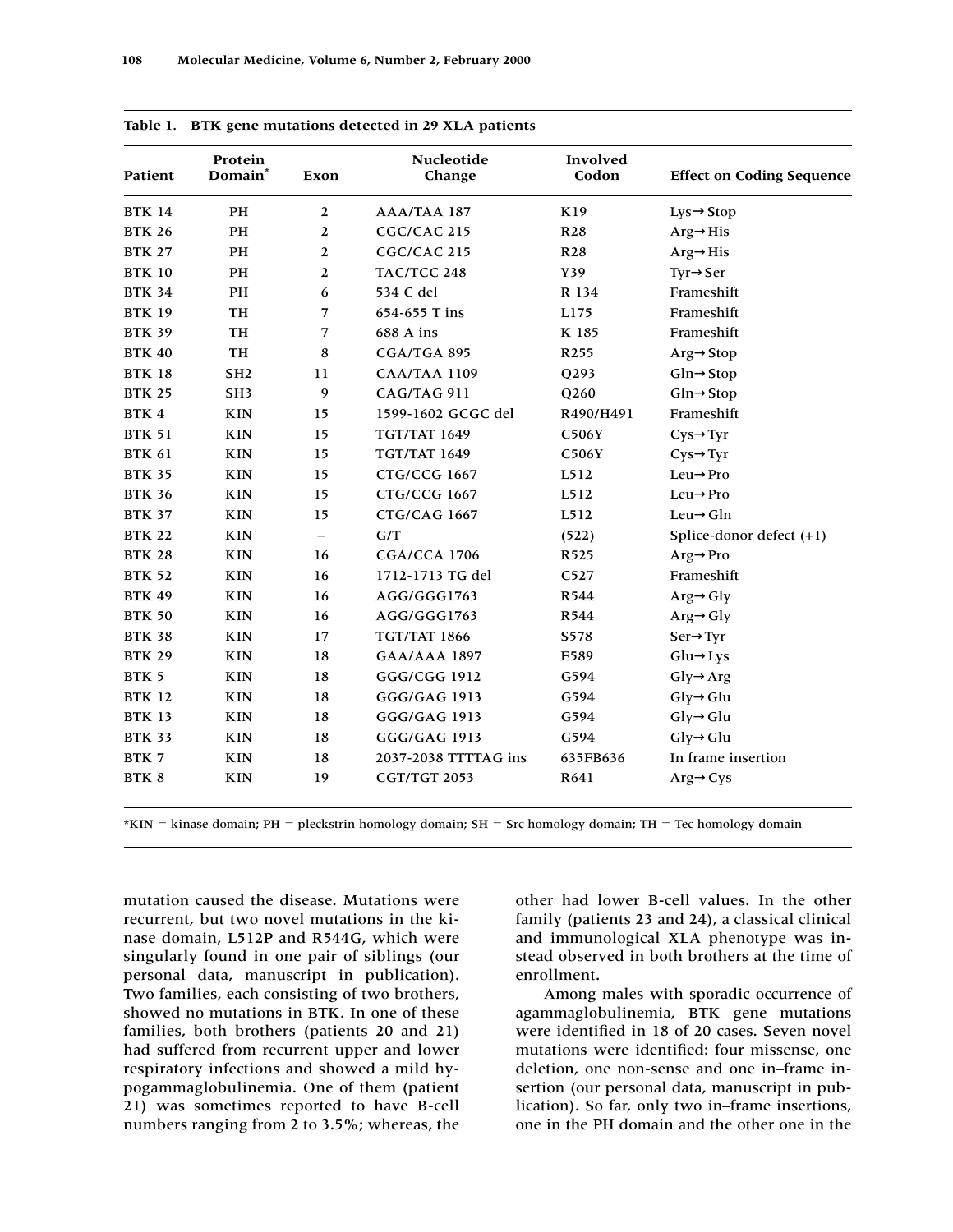kinase domain were reported to the BTKbase by Vihinen et al. (http://www.uta.fi/imt/ bioinfo) (36). As reported elsewhere (33,36, 37), no correlation between genotype and phenotype were found in our XLA patients. However, the lowest immunoglobulin G (IgG) values, together with an undetectable level of B lymphocytes, was found in the patient with the uncommon in–frame insertion at the kinase domain.

To perform carrier detection, the pattern of X–chromosome inactivation was studied in the B-cells from the mothers of 20 sporadic cases and from the 11 mothers of 17 familial cases. In the mothers of sporadic cases, the pattern of X–chromosome inactivation was non–random in 10, random in six, highly skewed in one, and non–informative in three. As shown in Table 2, BTK gene abnormalities were identified in 9 out of 10 patients whose mothers had a non– random pattern of X–chromosome inactivation, in all three patients whose mothers had a noninformative pattern, in 5 of 6 patients whose mothers had a random pattern and in the one whose mother showed a skewed pattern. On the whole, BTK gene analysis allowed diagnosis of XLA in 18 out of 20 sporadic cases. Interestingly, no BTK mutations were found in one patient whose mother had a random pattern of X–chromosome inactivation, possibly indicating an autosomal recessive form of agammaglobulinemia. In contrast, BTK gene mutations were found in 5 of 6 patients whose mothers had a random pattern of X–chromosome inactivation, supporting the hypothesis of de novo mutation or of germinal mosaicism. In the 11 mothers of 17 familial cases, the X–chromosome inactivation pattern was non–random in nine and highly skewed in the remaining two. The relationship between the maternal X–chromosome inactivation pattern and BTK gene abnormalities in the familial cases is shown in Table 3. With the exception of family two, all patients born to mothers with a non–random pattern of X–chromosome inactivation had mutations of the BTK gene. Of the two sib pairs, each of whom were born to the two mothers with a skewed inactivation pattern, a BTK gene mutation was found in one pair.

# **Discussion**

In the framework of the Italian XLA Collaborative Study, which has thus far enrolled about 70 patients, we present here the data of the first analysis of the BTK gene from 37 members of 29 families with an XLA phenotype and the pattern of X–chromosome inactivation of 31 mothers. Among the 20 sporadic cases, BTK mutations were identified in 18, indicating that gene mutations can be found in 90% of males with sporadic immunodeficiency characterized by early onset of infections, hypogammaglobulinemia and circulating B-cell numbers below 1%. Mutations were found in 9 of the 10 patients whose mothers had a non–random pattern of X–chromosome inactivation, in all three with a non–informative pattern, in the only one with a skewed pattern, and in 5 of the 6 with a random pattern. This suggests that, in males with a sporadic occurrence of an XLA phenotype, molecular diagnosis with BTK gene sequencing is an essential tool for defining XLA. No BTK mutation was found in one patient whose mother had a non–random X–chromosome inactivation pattern, suggesting that this patient may have a mutation at a site not screened by NIRCA analysis, or a substantial mutation that did not cause an altered migration, or, alternatively, that other gene(s) on the X–chromosome can be responsible for his XLA

| Table 2. X-chromosome inactivation (XCI) in 20 mothers of infants with sporadic XLA in relation to |  |  |
|----------------------------------------------------------------------------------------------------|--|--|
| <b>BTK</b> gene analysis                                                                           |  |  |

| Pattern of XCI  |               | <b>No BTK</b><br>Mutations $(2/20 = 10\%)$ | <b>Presence of BTK</b><br>Mutations $(18/20 = 90\%)$ |  |
|-----------------|---------------|--------------------------------------------|------------------------------------------------------|--|
| Non-random      | $n^{\circ}10$ |                                            | 9                                                    |  |
| Random          | $n^{\circ}6$  |                                            | 5                                                    |  |
| Skewed          | $n^{\circ}1$  |                                            |                                                      |  |
| Non-informative | $n^{\circ}3$  |                                            |                                                      |  |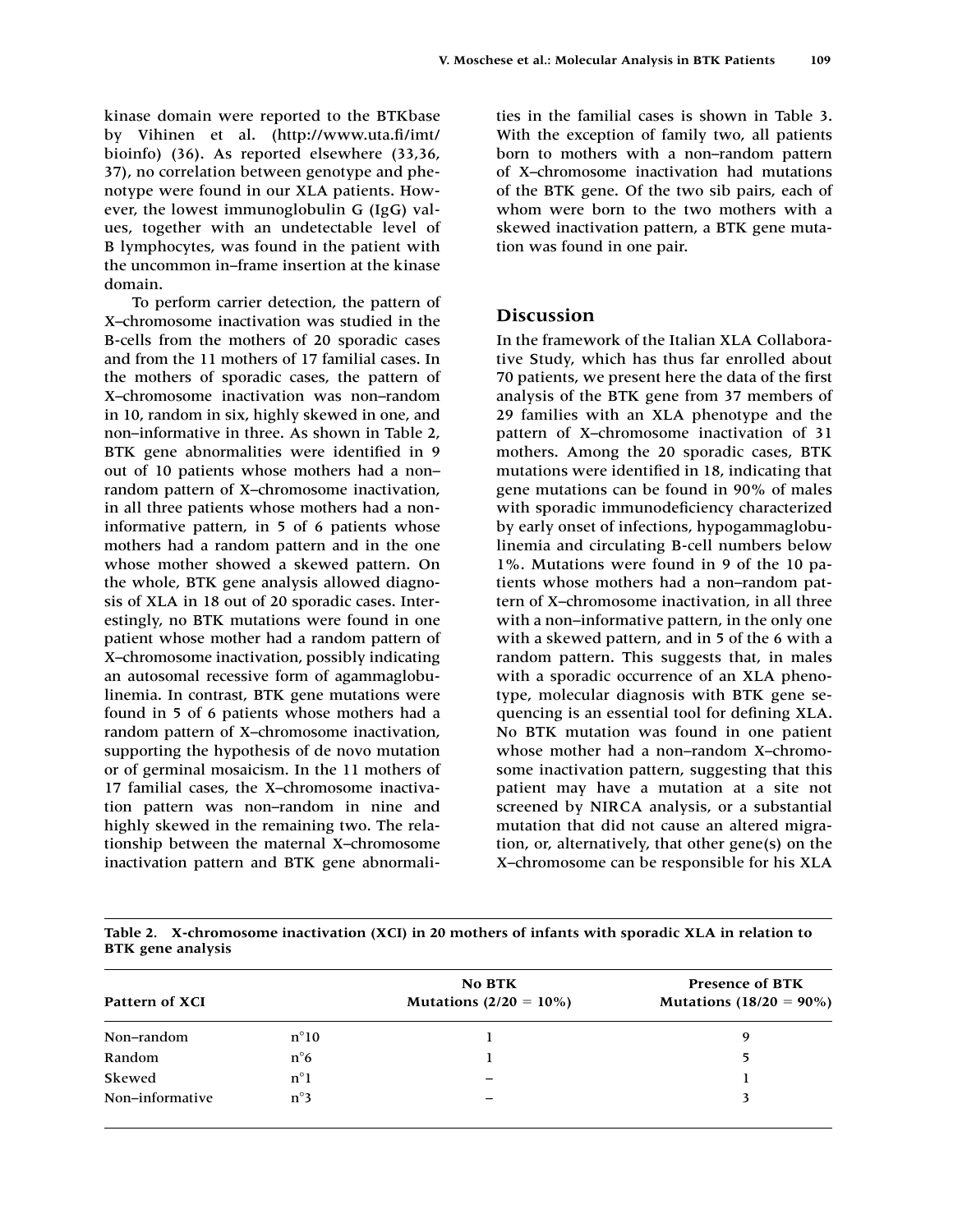| Family                   | <b>XCI</b> | <b>BTK Mutations</b> |
|--------------------------|------------|----------------------|
| 1. $M20-21$ <sup>*</sup> | SK         |                      |
| 20                       |            |                      |
| 21                       |            |                      |
| 2. M23-24*               | NR         |                      |
| 23                       |            |                      |
| 24                       |            |                      |
| 3. M02°                  | NR         |                      |
| 02                       |            | $^{+}$               |
| 4. M05°                  | NR         |                      |
| 05                       |            | $^{+}$               |
| 5. $M12-13$ <sup>°</sup> | <b>NR</b>  |                      |
| 12                       |            | $^{+}$               |
| 13                       |            | $^{+}$               |
| $6. M33$ <sup>°</sup>    | NR         |                      |
| 33                       |            | $^{+}$               |
| 7. M35-36*               | NR         |                      |
| 35                       |            |                      |
| 36                       |            |                      |
| 8. M49-50*               | SK         |                      |
| 49                       |            |                      |
| 50                       |            | $^{+}$               |
| 9. M51°                  | <b>NR</b>  |                      |
| 51                       |            | $^{+}$               |
| 10. M61°                 | NR         |                      |
| 61                       |            | $^{+}$               |
| 11. M26-27 <sup>*</sup>  | NR         |                      |
| 26                       |            |                      |
| 27                       |            |                      |
|                          |            |                      |

**Table 3. X-Chromosome inactivation (XCI) in 11 mothers of infants with familial XLA in relation to BTK gene analysis**

\*Affected males in the same sibship

Affected males in other generations

phenotype. The presence of BTK mutations in 5 of the 6 patients, whose mothers had a random X–chromosome inactivation pattern, suggests that at least 20% of sporadic cases are due to de novo mutations or to a germinal mosaicism; whereas, an autosomal recessive inheritance of the XLA phenotype can be hypothesized in the sixth patient with no BTK mutation. An interesting outcome of our study is that family history might be directing the diagnostic methodology. Indeed, in all familial cases, where the affected relative was in other generations, X–chromosome inactivation analysis was always informative; whereas, in familial cases with affected males in the same sibship, X–chromosome inactivation was not always informative and BTK gene sequencing was therefore mandatory.

We identified private mutations in 25 out of 29 families. So far, not including the results of this report, about 300 unique molecular events from more than 400 unrelated families have been submitted to the BTKbase (36). Mutations listed in the BTKbase have, in general, an almost even distribution along the BTK sequence, with only a few regions spared. In addition, almost half of the mutations are located in the kinase domain, which comprises 40% of the total length of BTK. In our population, the distribution of the mutations was also scattered throughout all five structural domains, but definitively favored the kinase domain. This was disproportionately high in the cohort with a familial pattern, where all but 1 of the 9 families had alterations involving the catalytic domain. Although the dimension of the cohort is relatively small, such a high frequency reemphasizes the crucial role played by this catalytic part of the BTK protein. Of the 23 different mutations, including the 9 novel ones, more than half were missense events, which were also highly represented (78%) among the novel mutations. A wider spectrum of type of mutations (i.e., missense, deletion and non–sense) affected the PH domain, with a major clustering in the N-terminal half and the deletion causing a frameshift located in the C-terminal end. So far, all functional mutations have been observed to cluster into the positively charged end of the molecule around the putative binding site for phosphatidylinositol lipids (13). This suggests that PH mutated residues alter the BTK-dependent B-cell signaling pathway by reducing the affinity for inositol phosphates and, subsequently, a failure in translocation of the kinase to the cell membrane might occur (13). Thus, the identification of specific mutations within each of the functional domains of BTK in XLA patients may serve to define the residues critically involved in BTK-dependent signaling.

B-cell signaling exerts a variety of biologic responses by a complex sequence of events (38). This sequence of events not only provides a signal amplification by combining multiple steps with positive feedbacks, but also allows for recruitment of effectors that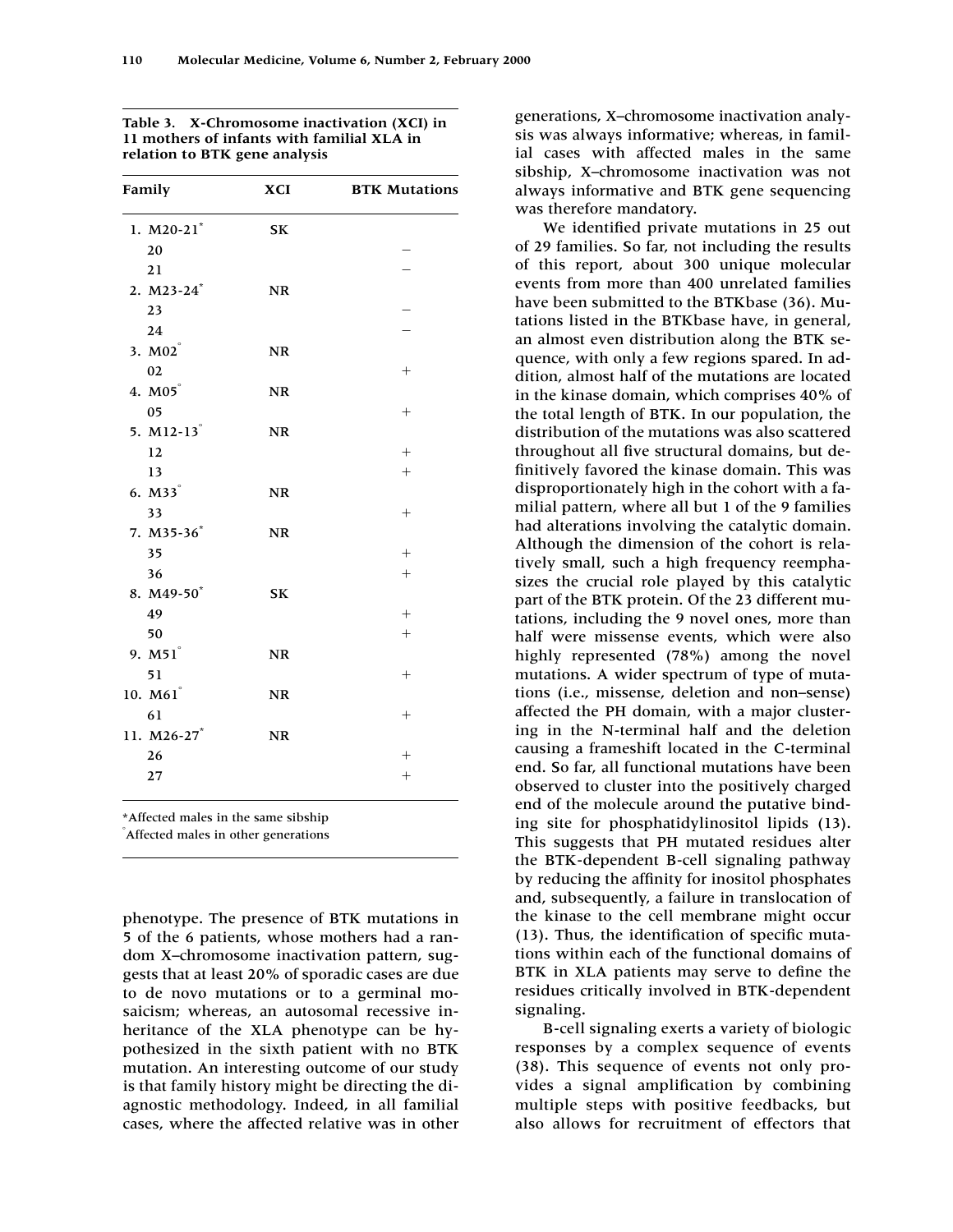follow distinct parallel signaling pathways. The demonstration that the very small number of mature B cells ( $CD5^-$ ,  $CD20^+$ ,  $CD19^+$  and CD21) present in the peripheral blood of most XLA patients can proliferate, undergo isotype switching and differentiate into specific antibody-producing cells (38) is in accordance with the hypothesis that the maturation signals might be redundant, allowing occasional cells to mature through a separate, parallel pathway. Different mutations within the same gene in single-gene defect diseases result in a range of phenotypes. Accordingly, mutations within BTK were associated with a heterogenous pool of phenotypes, therefore, no phenotype-genotype correlation was observed (33,36). On the contrary, variable phenotypic expression in patients with identical mutations were reported (40). The observation of such a discordancy definitely supports the influence of other genes on BTK regulation. In our study, we could not demonstrate BTK gene mutations in four families, two of which were single sporadic cases and the remaining two both included a pair of siblings. For those familial cases where BTK integrity was observed by NIRCA analysis, cDNA sequence determination was also performed, although with this approach the presence of promoter mutants cannot be excluded. Thus, with all technical restraints, our molecular analysis confirms as a real estimate that 10–20% of BTK-unaltered patients with an XLA phenotype have disorders caused by different gene defects as previously reported (41). Among the potential candidate genes encoding proteins involved in B-cell signaling that were analyzed in humans, defects in the *mu* heavy chain gene, Igα and  $λ$  5/14.1 were demonstrated to be a cause of agammaglobulinemia (23–25).

In conclusion, our findings support Xchromosome inactivation as an informative technique in the counseling of women at risk for being heterozygous for this disorder and as an important adjunct in sporadic cases of XLA. In addition, in the mothers of those affected males with a positive family history in previous sibship, X–chromosome inactivation, by itself, can be considered a reliable and practical diagnostic approach. In all other cases, such as affected males with an XLA phenotype and a sporadic or a familial occurrence in the same generation, BTK gene sequencing is a mandatory tool for a definitive diagnosis of XLA. Furthermore, our findings contribute to substantiate the notion that XLA phenotype comprises more than one single gene defect. Clearly, in order to provide insights into the precise molecular mechanism of the pathogenesis of XLA we are currently investigating the BTK protein and its functional activity.

# **Acknowledgments**

Contributing authors of the Italian XLA Collaborative Group include: B. Martire, F. Cardinale, G. Cazzola, D. De Mattia, M. Duse, M. Fiore, S. Martino, M. Masi, V. Monafo, C. Pietrogrande, C. Pignata, I. Quinti, V. Ragno, A. Stabile. We greatly appreciate the cooperation of the many families who were included in this study. We thank prof. L. D. Notarangelo for critically reading the manuscript. This study was supported by Italian Ministry of Health, Grant no. 9701059 (Progetto di Ricerca Finalizzato), Greek Ministry of Development, General Secretariat of Research and Technology (Carrier program, A/A 54), The Swedish Medical Research Council, by Telethon, grant E.668 (A.P., M.F. and P.M.), and by Molecular Medicine Laboratory, Angelo Nocivelli, Pediatrics Department, University of Brescia (A.P., M.F., and P.M.).

## **References**

- 1. Sideras P, Smith CI. (1995) Molecular and cellular aspects of X-linked agammaglobulinemia. *Adv. Immunol.* 59: 135–223.
- 2. Ochs HD, Smith CI. (1996) X-linked agammaglobulinemia. A clinical and molecular analysis. *Medicine* **75:** 287–299.
- 3. Kwan S-P, Kunkel L, Bruns G, Wedgwood RJ, Latt S, Rosen FS. (1986) Mapping of the Xlinked agammaglobulinemia locus by use of restriction fragment-length polymorphism. *J. Clin. Invest.* **77:** 649–52.
- 4. Guioli S, Arveiler B, Bardoni B, et al. (1989) Close linkage of probe p212 (Dxs178) to Xlinked agammaglobulinemia. *Hum. Gen.* **84:** 12–21.
- 5. Tsukada S, Saffran DC, Rawlings DJ, et al. (1993) Deficient expression of a B cell cytoplasmic tyrosine kinase in human X-linked agammaglobulinemia. *Cell* **72:** 279–290.
- 6. Vetrie D, Vorechovski I, Sideras P, et al. (1993) The gene ivolved in X-linked agammaglobulinemia is a member of the src family of protein tyrosine kinases. *Nature* **361:** 226–233.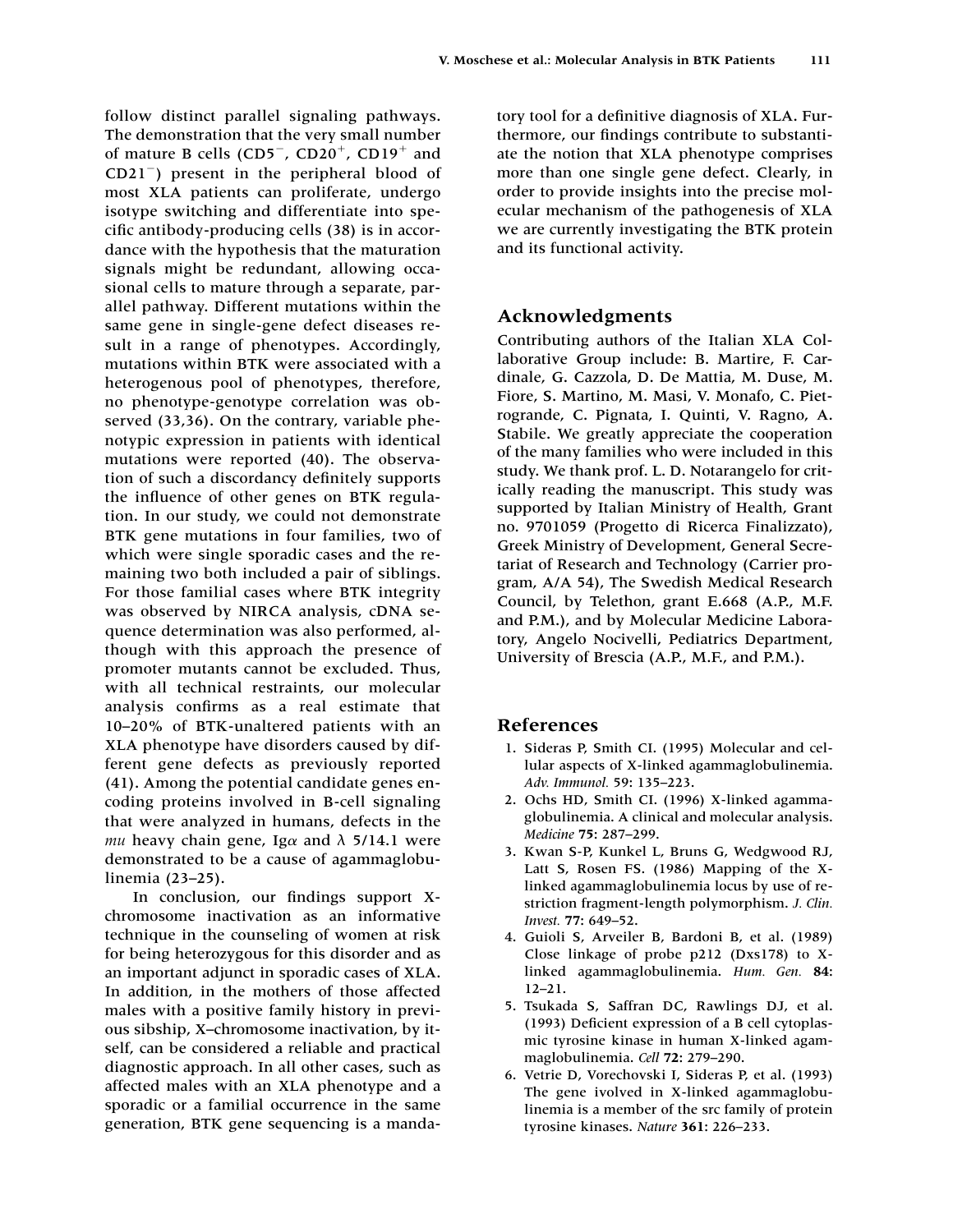- 7. Sideras P, Muller S, Shiels H, et al. (1994) Genomic organization of mouse and human Bruton's agammaglobulinemia tyrosine kinase (BTK) loci. *J. Immunol.* **153:** 5607–5617.
- 8. Vihinen M, Nilsson L, Smith CIE. (1994) Tec homology (TH) adjacent to the PH domain. *FEBS Lett.* **350:** 263–265.
- 9. Desiderio S. (1997) Role of BTK in B cell development and signaling. *Curr. Opin. Immunol.* **9:** 534–540.
- 10. Satterwaithe AB, Li Z, Witte ON. (1998) BTK function in B–cell development and response. *Semin. Immunol.* **10:** 309–316.
- 11. Ma YC, Huang XY. (1998) Identification of the binding site for  $G_q\alpha$  on its effector Bruton's tyrosine kinase. *Proc. Natl. Acad. Sci. U.S.A.* **95:** 12197–12201.
- 12. Bence K, Ma W, Kozasa T, Huang XY. (1997) Direct stimulation of Bruton's tyrosine kinase by G(q)-protein α subunit. *Nature* **389:** 296–299.
- 13. Hyvonen M, Saraste M. (1997) Structure of the PH domain and BTK motif from Bruton's tyrosine kinase: molecular explanations for XLA. *EMBO J.* **16:** 3396–3404.
- 14. Saha BK, Curtis SK, Vogler LB, Vihinen M. (1997) Molecular and structural characterization of 5 novel mutations in the BTK gene from patients with XLA. *Mol. Med.* **3:** 477–485.
- 15. Bolland S, Pearse RN, Kurosaki T, Ravatch JV. (1999) SHIP modulates immune receptor responses by regulating membrane association of BTK. *Immunity* **8:** 509–516.
- 16. Salim K, Bottomley MJ, Querfurth E, et al. (1996) Distinct specificity in the recognition of phosphoinositides by the pleckstrin homology domains of dynamin and Bruton's tyrosine kinase. *EMBO J.* **15:** 6241–6250.
- 17. Fruman DA, Snapper SB, Yball CM, et al. (1999) Impaired B–cell development and proliferation in absence of phosphoinositide 3-kinase p85 α. *Science* 283: 393–397.
- 18. Suzuki H, Terauchi Y, Fujiwara M, et al. (1999) Xid-like immunodeficiency in mice with disruption of the p85  $\alpha$  subunit of phosphoinositide 3-kinase. *Science* **283:** 390–392.
- 19. WHO Scientific Group. (1995) Primary immunodeficiency diseases. *Clin. Exp. Immunol.* **99**(suppl 1): 1–24.
- 20. Lederman HM, Winkelstein JA. (1985) Xlinked agammaglobulinemia: an analysis of 96 patients. *Medicine* **64:** 145–156.
- 21. Hoffman T, Winchester R, Schulkind M, Frias JL, Ayoub EM, Good RA. (1977) Hypoimmunoglobulinemia with normal T–cell function in female siblings. *Clin. Immunol. Immunopathol.* **7:** 364–371.
- 22. Conley ME, Sweinberg SK. (1992) Females with a disorder phenotypically identical to XLA. *J. Clin. Immunol.* **12:** 139–143.
- 23. Minegishi Y, Coustan-Smith E, Wang Y-H, Cooper MD, Campana D, Conley ME. (1998) Mutations in the human *λ* 5/14.1 gene result in B-cell deficiency and agammaglobulinemia. *J. Exp. Med.* **187:** 71–77.
- 24. Yel L, Minegishi Y, Coustan-Smith E, et al. (1998) Mutations in the mu heavy chain gene in patients with agammaglobulinemia. *N. Engl. J. Med.* **335:** 1486–1493.
- 25. Minegishi Y, Coustan-Smith E, Rapalus, et al. (1999) An essential role for Ig $\alpha$  in B-cell development. In: *B lymphocyte biology and disease. Keystone Symposia.* p. 76.
- 26. Conley ME, Brown P, Pickard AR, et al. (1986) Expression of the gene defect in X-linked agammaglobulinemia. *N. Engl. J. Med.* **315:** 564–567.
- 27. Conley ME, Puck JM. (1988) Carrier detection in typical and atypical XLA. *J. Pediatr.* **112:** 688–694.
- 28. Fearon ER, Winkelstein JA, Livin CS, Pardoll DM, Vogelstein B. (1987) Carrier detection in X-linked agammaglobulinemia by analysis of X-chromosome inactivation. *N. Engl. J. Med.* **316:** 427–431.
- 29. Allen RC, Nachtman RC, Rosenblatt HM, Belmont JW. (1994) Application of carrier testing to genetic counseling for X-linked agammaglobulinemia. *Am. J. Hum. Genet.* **54:** 25–35.
- 30. Goldrich MM, Kimball GR, Liu Q, Martin LA, Sommer SS, Tseng JY-H. (1996) NIRCA: a rapid robust method for screening for unknown point mutations. *Biotechniques* **21:** 106–112.
- 31. Ritis K, Speletas M, Tsironidou V, et al. (1998) Absence of BTK mutations in patients with acute myeloid leukemia. *Br. J. Hematol.* **102:** 1241–1248.
- 32. Hultman T, Stahl S, Homes E, Uhlen M. (1989) Direct solid phase sequencing of genomic and plasmid DNA using magnetic beads as solid support. *Nucleic Acid Res.* **17:** 4937–4946.
- 33. Holinski-Feder E, Weiss M, Brandan O, et al. (1998) Mutation screening of the BTK gene in 56 families with XLA: 47 unique mutations without correlation to clinical course. *Pediatrics* **101:** 276–284.
- 34. Wicker LS, Scher I. (1986) X-linked immune deficiency (xid) of CBA/N mice. *Curr. Top. Microbiol. Immunol.* **124:** 87–101.
- 35. Vorechovsky I, Luo L, Hertz JM, et al. (1997) Mutation pattern in the BTK gene in 26 unrelated patients with XLA. *Hum. Mut.* **9:** 418–425.
- 36. Vihinen M, Kwan SP, Lesten T, et al. (1999) Mutations of the human BTK gene coding for BTK in X-linked agammaglobulinemia. *Hum. Mut.* **13:** 280–285.
- 37. Vihinen M, et al. (1996) BTKbase: XLA mutation registry. *Immunol. Today* **17:** 502–506.
- 38. Benschop RJ, Cambier JC. (1999) B–cell devel-